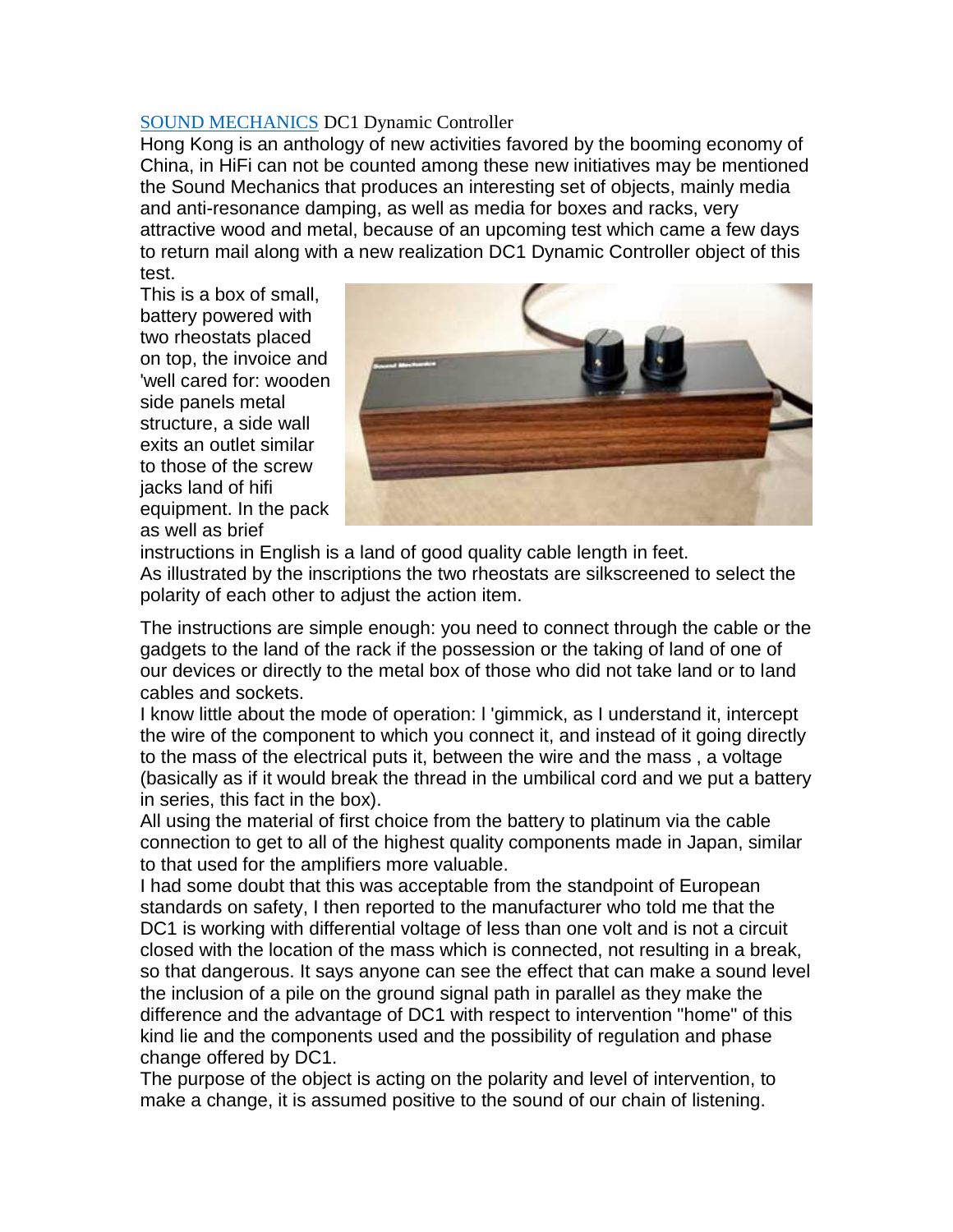There is currently a distributor of products of Sound Mechanics in Italy the price of DC1 is 200 Euro ex Hong Kong.

I tried the DC1 two plants in my home and wherever he can plug it and those that follow are the results of that test.

Proof should start by saying very interesting and fun for the possibility of tuning the thing that allows: we are faced with what I might call the first EQUALIZER VIRTUAL I've ever heard.

I try to explain better: many objects hifi species add-ons, I think the cables but also to media, play essentially an action equalizing the sound in the sense that "affect" the sound, often in close relation with the environment in which are inserted, the "Equalizer" in a setting that can not be changed or not but that pleasure is always in the case of DC1 but there are opportunities to act both quantitatively and qualitatively changing the level and polarity of the intervention, until find, if any, the optimal set-up.

I called the box a "VIRTUAL EQUALIZER", because its action is manifested on several parameters: timbre, soundstage, definition, is not said as we shall see that this intervention is always "positive" but it is undeniable, by ear, which always happen and not in the same way according to the "point" where it is inserted, in some ways seems to be the Ultima Thule of tuning to use in my opinion, I say once, in plants, in itself perfectly to this point because only the situation if they can fully appreciate the action.

Let's look at the effect it has had the CD1 plays on my home, I add that to a test "serious" should be two if the listener is away from the installation to assess in the course of a performance modes of operation and adjustment, by performing the commutations of the case, with the listener that evaluates and "assistant" that changes the set-up dell'apparecchietto Chinese, I enlisted, between puffs and protests, my son Andrej need for .. Luckily in the end and amused him, too ... .... I started with my secondary plant in which the "attachment points" were two: the earth connection of the Sonic Euphoria passive preamp and the earth in the plug wall that conducts electricity to the filter BlackNoise which are then linked both CDP Rotel 971 that the 4 finalists Musical Fidelity feeding in biamping spent my Celius 202.

Philip my contact in China, announced that he had not always DC1 "works" and that its intervention could change significantly depending on the situation and considered the situation means the chain of listening, this has occurred regularly as we will see during the tests to which I have submitted the unit.

The lawn is very simple: You must be told or to the land of the component on which the effects or try to land in the plug wall (so to speak, the central connector), then acts on the polarity that has three positions, center neutral, negative left and right positive, the intensity of the intervention can be adjusted with the rheostat to the right of the selector, with progressive steps to increase the value by acting in a clockwise direction.

Let us now examine the findings of the first part of the test: connect to DC1 Passive Line Stage you notice a minimum contribution, but negative with both the negative polarity with the positive in the sense that both introduce a certain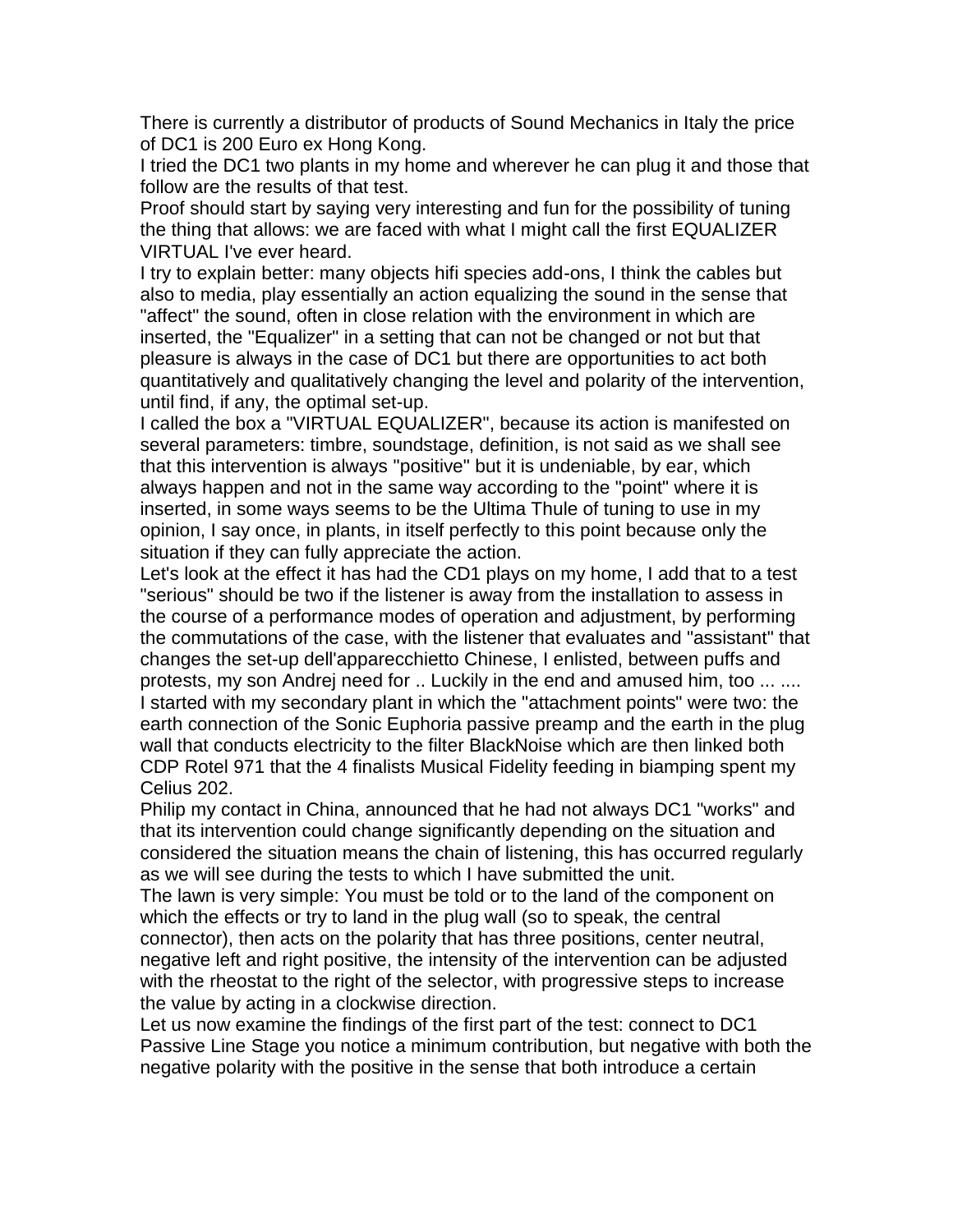exaltation of high frequencies, which in the chain badly is combined with the opening notes Celius that causes unwanted sibilance buys a hint of harshness. By connecting the DC1 to the wall outlet that feeds through a filter and ciabatta BlackNoise BlackNoise CDP Rotel 971 and the four end Musical Fidelity, the "music" changes, whether the inclusion of "positive" of the "Chinese" adds definition to sound, accompanied by a slight elevation of sibilance, the polarity switch to "negative" positively sweetens the sound, making it more rounded and natural.

It should be noted that in general the better the cut, the greater the perceived effect.

Without this initial approach to the performance of DC1 are passed to the second system at home, here I got to try four different "positions" with respect to the chain of listening, plugging in Pre Sonic Euphoria, to a wall outlet that feeds through the BlackNoise Extreme the combination CDP / DAC Lector at the wall outlet and through BlackNoise 500 feeds the QUAD 988 and into the wall outlet and through BlackNoise 2500 feeds two of my OTL.

The intervention on pre and CDP / DAC is superimposed on the sound effects such as: Selecting the sides increases in a tangible way of defining musical message that appears more sculpted contours of a soundstage in richer microinformation ambience, l ' intervention of the negative polarity is less valid in the sense that while it softens the sound, the other makes it slightly more mixed, especially on the mids and especially in the rendering of the items that appear less "detached" from the context of the scene.

And 'interesting to note that changing the chain of listening to the effect of exchange rate parity DC1, Sonic Euphoria, part of the "Treaty".

Linked to QUAD 988, the DC1 shows a level of intervention is most obvious: selecting the positive polarity, it appreciates a more comprehensive definition of the reproduction of the musical. The soundstage depth is increased, these effects are accompanied by a higher gloss to the refund of the entire audio range, without the harshness on the high note in the plant. The transition to the negative polarity gives the sound a more rounded, but accompanied by a lower setting, with a slight roll-off of high frequencies. The voice seems richer in harmonics and warmer but as was the case for the Pre seems more "trapped" in the context, decreasing the air around performers and instruments in a virtual scene shallow end.

Turning to OTL you prefer setting the polarity negative in this situation, in fact, notwithstanding the definition in relation to the neutral position, you can appreciate a more heat-General of music playback, without exaltation of the very high frequencies, but the sides introduces, with hints of bitterness in some passages.

The virtual scene has grown in depth and solidity.

The best adjective to describe the preferred intervention DC1 endgame is "natural", and then pressing the rheostat of the power of the intervention was successful, with each individual wishing to donate to the sound track to a roundabout and a previously unknown involvement.